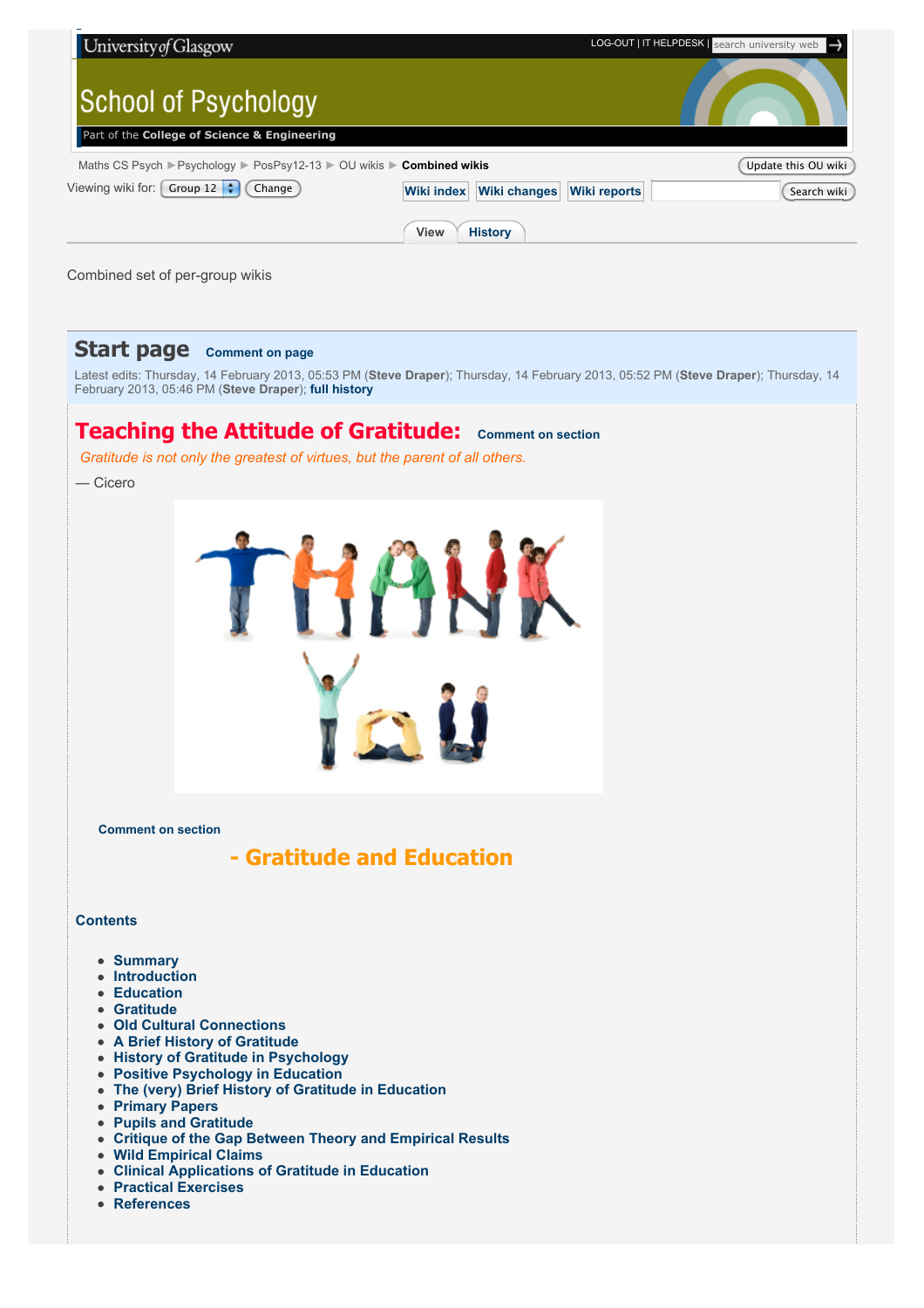*Ingratitude! thou marble-hearted fiend, more hideous when thou show'st thee in a child than the sea-monster!*

— Shakespeare's King Lear

## **Summary**

This review examines what we consider to be the new hottest topic in Positive Psychology – Gratitude in Education. Key points to consider are:

- · *Historically* gratitude in education has an extensive history in the form of religious prayer in schools, and in the past few years there has been a dramatic increase in interest in the power of gratitude within education which has finally been recognised by institutions.
- · *Key papers*  Chan (2010) and Flinchbaugh et al., (2012) demonstrate the positive effect that Gratitude Interventions can have on both teachers and pupils health and well-being.
- · *Pupils*  Practising gratitude has a significant effect on pupils as it changes students **thinking, attitudes** and **enthusiasm** to learn.
- · *Gap between theory and results*  there are limitations to various studies in terms of low predictability and whether feeling gratitude does actually improve well-being and grades. There are also various wild claims in this area.
- · *Clinical Applications*  such as teaching motivation and resilience, increases in educational attainment, reducing depression and**importantly** aspects of positive psychology such as gratitude can be seen in the new Curriculum for Excellence.
- · *Practical Exercises*  including writing three good things, using strengths, gratitude steams and drills, surveys.

It can be seen that Gratitude within Education is a key area of interest in Positive Psychology. Evidence suggests that we should be encouraged by the positive impact simple interventions can have on both pupils and teachers and thus schools should include them!

## **Introduction**

This review shall examine one of the newest topics in Positive Psychology: the important role Positive Psychology plays in Education, specifically focusing on Gratitude as a significant learning strategy.

Due to the recent development in literature emphasising how educators can influence and enhance students ability to improve their wellbeing and flourish rather than just survive (Roberts, 2006), this was considered to be the newest hot topic in Positive Psychology. Furthermore as papers specifically targeting gratitude as a key intervention strategy have recently emerged, this was seen to be the most significant area to focus on.



## **Education**

The attributes of interest to positive psychologists such as optimism, creativity, self-efficacy, gratitude and subjective wellbeing are likely to begin in childhood. Thus it would seem that childhood and educational organisations may play key roles in the development of individuals and their subsequent happiness and well-being (Gilman et al., 2009).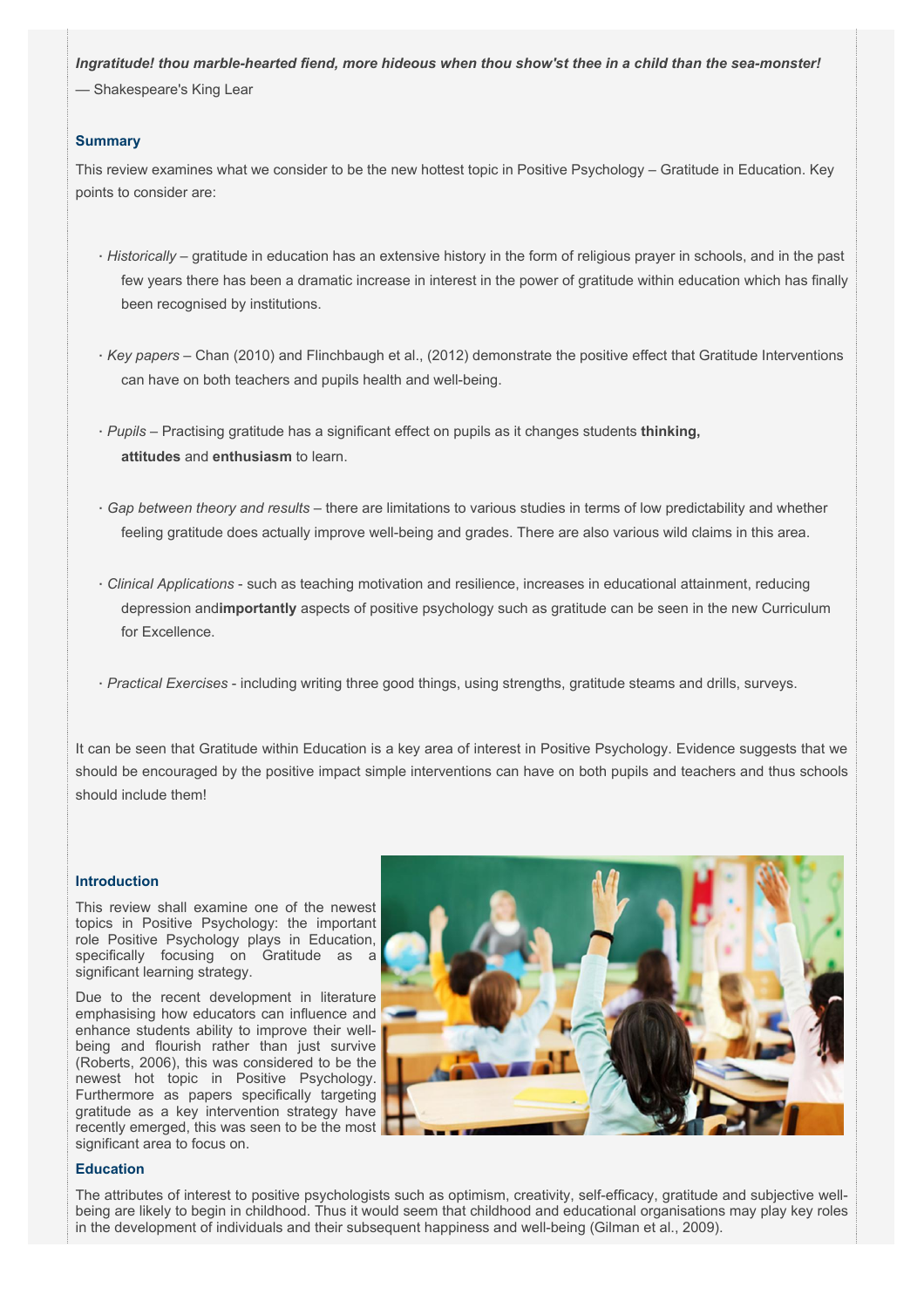Traditionally schools teach the tools of accomplishment – success and achievement – but what about happiness, confidence and satisfaction? Seligman et al (2009) suggests you can teach the skills of well-being and the skills of accomplishment without compromise. This is **Positive Education**. Positive Education is important for a few reasons -

1. Evidence suggests that individuals benefit from receiving Positive Education from a very early age:

The prevailing perspective on early intervention programmes for young children focuses mainly on how to prevent or contain problems, for example how to deal with an aggressive child, rather than on how to promote positive development – building good, happy and healthy lives for all children that go beyond the mere absence of disease or ill-health (Park and Peterson 2003). Positive Psychology in fact provides a broad perspective for understanding how early childhood programmes might promote optimal development (Park 2003).

2. Evidence demonstrates the prevalence of depression among young people worldwide is shockingly high:

Nearly 20% of youth experience an episode of clinical depression by the end of high school (Lewinsohn et al., 1993). Positive Education could serve as a potential antidote to depression in schools.

3. Lastly: increases in well-being are likely to produce increases in learning, which is the ultimate traditional goal of education ( Fredrickson & Branigan, 2005).

## **Gratitude**

Initially pairing gratitude and education may seem like an unusual combination. Where the role of gratitude has been discussed in the context of religious education, and in traditions such as Montessori and Steiner education, until recently this discussion has barely made a mark in mainstream education.

McCullough, Kilpatrick, Emmons, and Larson (2001) theorized that gratitude is a moral affect—that is, one with moral precursors and consequences. They hypothesized that by experiencing gratitude, a person is motivated to carry out prosocial behaviour, energized to sustain moral behaviours, and is inhibited from committing destructive interpersonal behaviours.

Emmons and Shelton (2002) similarly claim gratitude has a positive relationship to happiness, hope, pride, optimism, positive mood, self-actualization, smooth interpersonal relationships, and a sense of community. Evidence suggests a rigorous investigation of this positive emotion is vital if optimal psychological growth among early/late adolescents is to be fully understood for a few reasons:

1. Flinchbaugh (2012) found that early adolescents who took part in gratitude journaling and 'counting your blessings' were associated with enhanced self-reported gratitude, optimism, life satisfaction, and decreased negative affect.

2. Crucially, gratitude may also be key in terms of perceived social support from teachers, on the basis of an actual behaviour and attribution interaction, such that when gratitude is expressed to a benefactor then they are **more likely to provide support** in the future (Bartlett & DeSteno, 2005).

This suggests that students should be grateful for their education and teachers should show gratitude and value their students. A true dynamic can be restored where education encompasses a healthy flow of giving and receiving amongst all parties.

Thus, both teachers and pupils could benefit from Positive Education, particularly in the form of gratitude interventions.

## >**[Back to the top](http://fims.moodle.gla.ac.uk/mod/ouwiki/view.php?id=22976&group=450#Cont)**

## **An Old Cultural Connection**

Although the promotion of gratitude in education is a modern movement, a more traditional practice of gratitude in schools – specifically in the form of **religious prayer**, has an extensive history. From feudal Europe to colonial America, education was established by religious institutions ( Cowen & Kazamias, 2009) . Today the place of **'god in the classroom'** is passionately debated. As a result, public schools in many countries including America avoid explicit religious practices such as prayer (Marshall, 1999).

Considering the role religion once played in education, some might argue that **positive psychology is bringing gratitude** *back* **to the classroom.** Positive psychology can be seen to provide a new platform for practicing gratitude,



free from the tension and controversy attached to religious practices in education. Similarly to practicing gratitude in education, children who identify as spiritual are more likely to experience higher levels of well-being.

 *Further reading:*

This website provides both for and against arguments regarding religious practices in public education in America:

## **[http://dbp.idebate.org/en/index.php/Debate:\\_Prohibition\\_of\\_school\\_prayer](http://dbp.idebate.org/en/index.php/Debate:_Prohibition_of_school_prayer)**

• This paper argues that spirituality in children is predictive of levels of happiness:

Holder, M. D., Coleman, B., & Wallace, J. M. (2010). Spirituality, religiousness, and happiness in children aged 8–12 years. *Journal of Happiness Studies*, *11*(2), 131-150.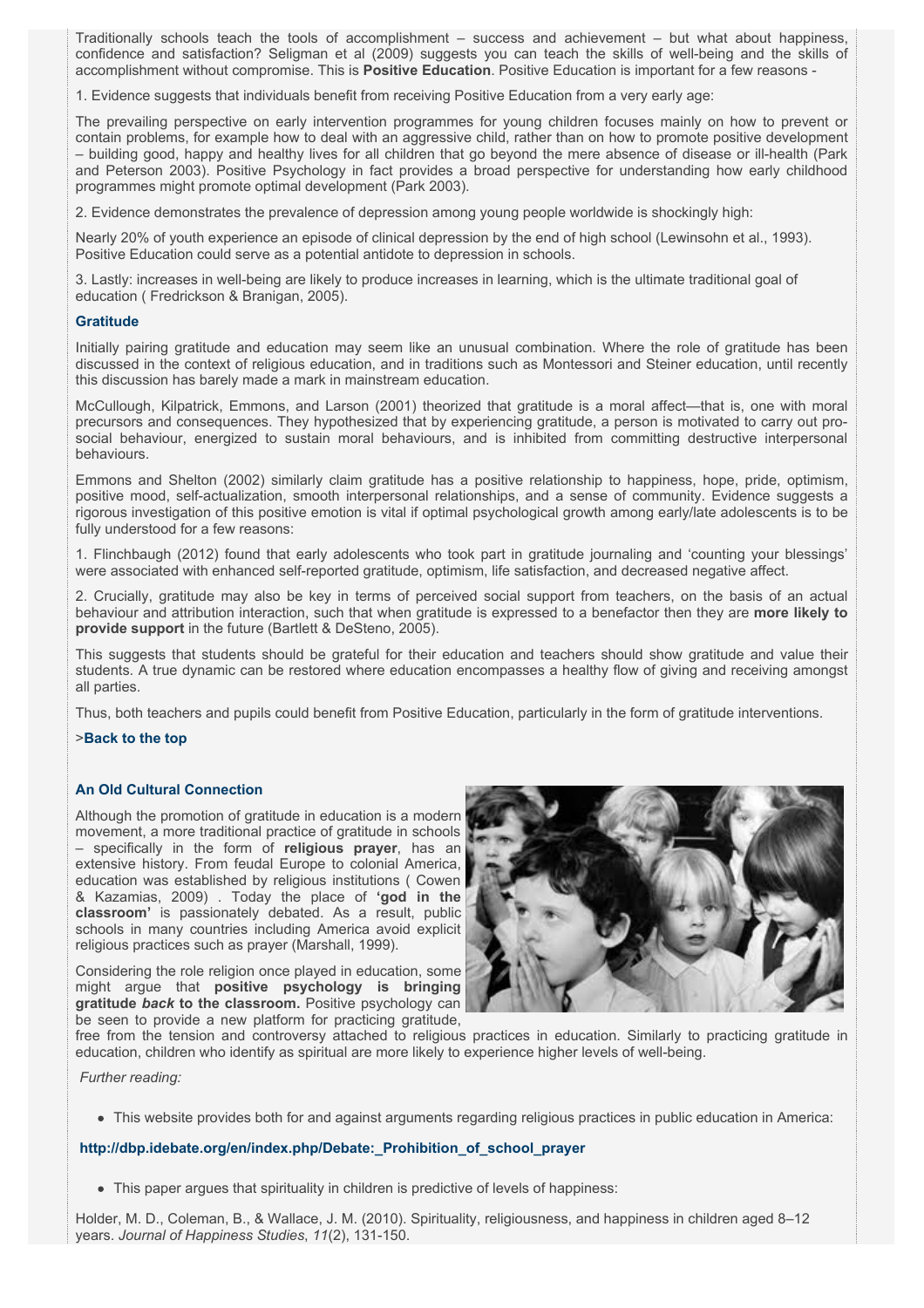## **> [Back to the top](http://fims.moodle.gla.ac.uk/mod/ouwiki/view.php?id=22976&group=450#Cont)**

## **History**

The concept of gratitude promoting wellbeing and academic success in education has only emerged in recent history. This new field came about through a series of developments including: a renewed interest in gratitude, the rise of positive psychology, and the development of positive psychology interventions within educational settings.

This section provides an overview of the history of gratitude in relation to the **foundation of religious movements and moral philosophy**, the impact gratitude had in **positive psychology,** how **positive psychology became related to educational practices**, and finally the **brief history of gratitude in education**.

## **A Brief History of Gratitude**

*"The duties of gratitude are perhaps the most sacred of all those which the beneficent virtues prescribe to us."*

## - Adam Smith

The concept of gratitude can be recognised throughout our history and across cultures (Dumas, Johnson, & Lynch, 2002).



Gratitude can be seen as central in the **formation of numerous religions** including Judaism, Islam and Christianity ( Emmons & Crumpler, 2000). In Christianity for instance, gratitude to god is the focus of virtually all biblical psalms. However, the history of gratitude is not only tied to religion, **moral philosophers** emphasised the positive impact gratitude could have on society. Great thinkers including Kant, Einstein and Adam Smith, viewed gratitude as a powerful force that could transform both individuals and society (Howells, 2012). Others such as Aristotle, were suspicious of the concept; he warned that gratitude implied



From a 'sacred virtue' to an 'an implication of debt ', we can see that the concept of gratitude has been considered from **varying perspectives** over the course of our history (Emmons, McCullough, Tsang, 2003) . However, in one form or another, it **has remained firmly embedded in our culture**. Modern social practices of gratitude can be seen in prayers and religious services as well as national holidays such as thanksgiving.

## > **[Back to the top](http://fims.moodle.gla.ac.uk/mod/ouwiki/view.php?id=22976&group=450#Cont)**

Here is one of the more recent trends in social practices of gratitude:

debt and thus endangered the 'greatness' of man (Cohen, 2006).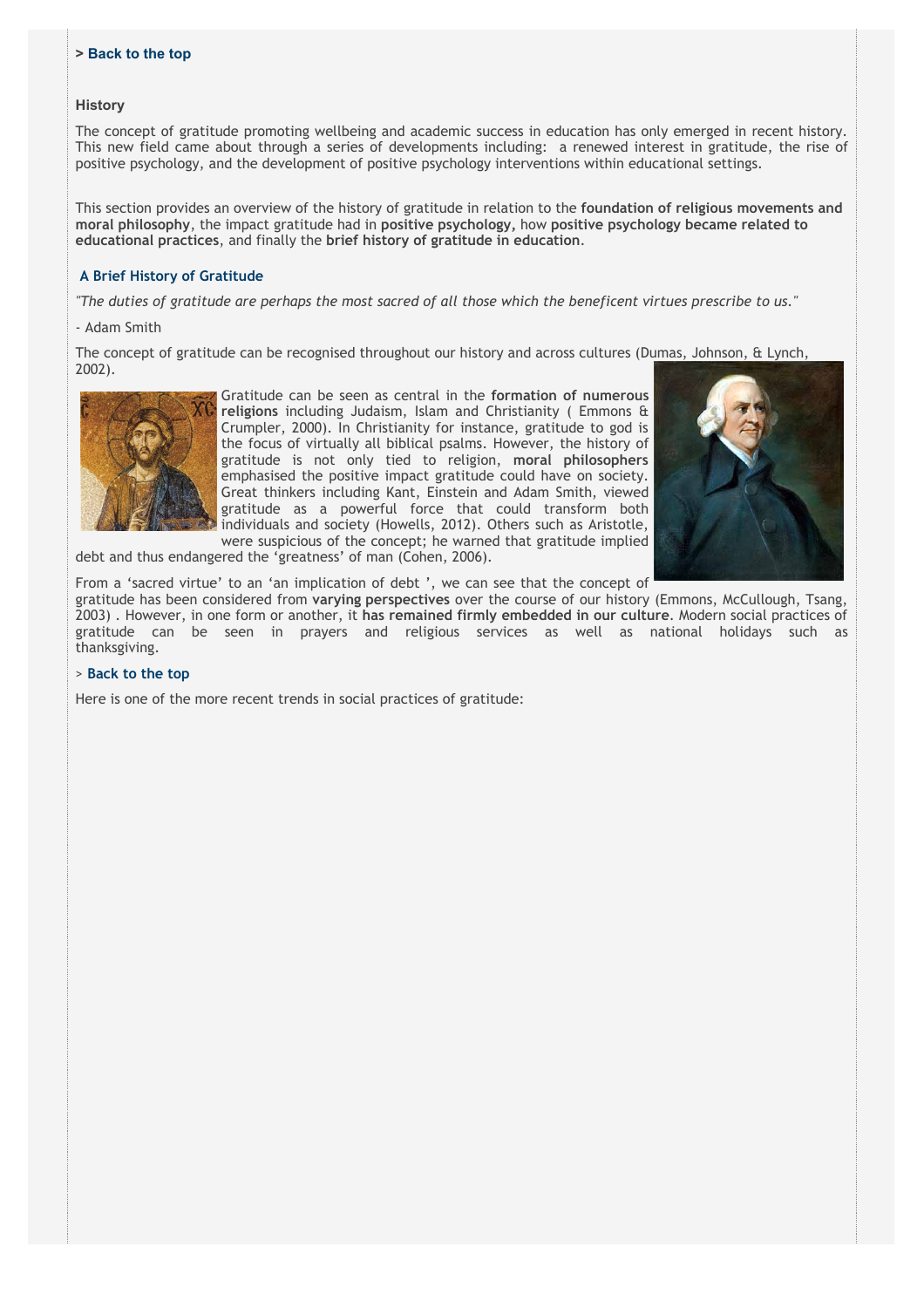

## **History of Gratitude in Psychology** *(Martin Seligman)*

Looking back over our philosophical and religious traditions, we can see that the debate over the theoretical and social implications of gratitude is not a modern one. However, the concept of gratitude only **sparked the interest of psychologists just over a decade ago** (Emmons & McCullough, 2004). With the rise of positive psychology, positive aspects of life such as gratitude were propelled into the public and academic psyche. Positive psychologists have defined gratitude as: *' both a moral and actively pro-social, emotive, concept, the expression of which has potential implications for life satisfaction and wellbeing.'* (Emmons & McCullough, 2004)*.*Since then, numerous studies and interventions have demonstrated the **positive impact** gratitude can have on wellbeing (see Howells, 2012).

#### > **[Back to the top](http://fims.moodle.gla.ac.uk/mod/ouwiki/view.php?id=22976&group=450#Cont)**

## **History of Positive Psychology in Education:**

Since the birth of positive psychology, the idea of implementing positive psychology in educational practice has enjoyed a **great deal of popularity**. **Carol Dweck** can be seen as a major proponent of this movement with her pioneering research into how motivation affects learning (1986) and how praise of intelligence may negatively affect pupils' motivation and performance (1998). Following in Dweck's footsteps, numerous studies have delivered **empirical evidence** for the academic social and personal benefits that positive psychology can bring to education (Seligman, Ernst, Gillham, Reivich & Linkins, 2009).

#### *Further reading:*

For an overview of recent studies demonstrating the effectiveness of positive psychology in education see:

#### **<http://www.psy.gla.ac.uk/~steve/localed/dweck.html>**

#### **The (very) Brief History of Gratitude in Education:**



Having gained access to educational settings, many positive psychology practitioners found that promoting gratitude among teachers as well as pupils led to **astounding improvements** in wellbeing and academic engagement. In the past few years, the theme of gratitude within education has received a **great deal of interest and popularity** . Dr Kerry Howells – who has conducted extensive research into the effect of gratitude in education, recently commented that **the power of gratitude in the classroom has finally been recognised by educational institutions** (Howells 2012).

> **[Back to the top](http://fims.moodle.gla.ac.uk/mod/ouwiki/view.php?id=22976&group=450#Cont)**

(Kerry Howells)

## **Primary Papers**

## **[Gratitude, gratitude intervention and subjective well-being among Chinese school teachers in Hong Kong – Chan](http://fims.moodle.gla.ac.uk/mod/ouwiki/view.php?id=22976&group=450#Ch%202010) (2010)**

*" Before we can expect students to practise gratitude, teachers need to be practising" (Howells, 2012, p. 3).*

In this study dispositional gratitude was assessed in relation to happiness and burnout among 96 Chinese school teachers. Dispositional gratitude was measured through the Gratitude Questionnaire (GQ-6) and measured individuals' general level of gratitude. Gratitude levels were found to be positively correlated with subjective well-being outcomes such as a meaningful life orientation to happiness and with personal accomplishment, and negatively correlated with aspects of burnout, such as emotional exhaustion and depersonalisation.

The authors also implemented an eight-week intervention aimed at increasing gratitude through a weekly log of three good things that had happened, and by recording them using a count-your-blessing form. This intervention was found to be effective at increasing gratitude and thereby life satisfaction, but the increase was largely due to the participants who initially had low gratitude scores.

This study illustrates how gratitude can act as a protective factor against burnout in the teacher profession where burnout can be a common occurrence (Farber, 1991). Furthermore, it proves gratitude interventions can increase gratitude, but primarily among teachers who initially score low on gratitude.

However, it should be noted that that although the correlations between gratitude and happiness or gratitude and burnout were statistically significant the magnitudes were generally low. This suggests that there may exist other, possibly stronger predictors than gratitude, even though gratitude is part of the explanation.

**[Student Well-Being Interventions: The Effects of Stress Management Techniques and Gratitude Journaling in the](http://fims.moodle.gla.ac.uk/mod/ouwiki/view.php?id=22976&group=450#Flin2012) Management Education Classroom – Flinchbaugh et al. 2012**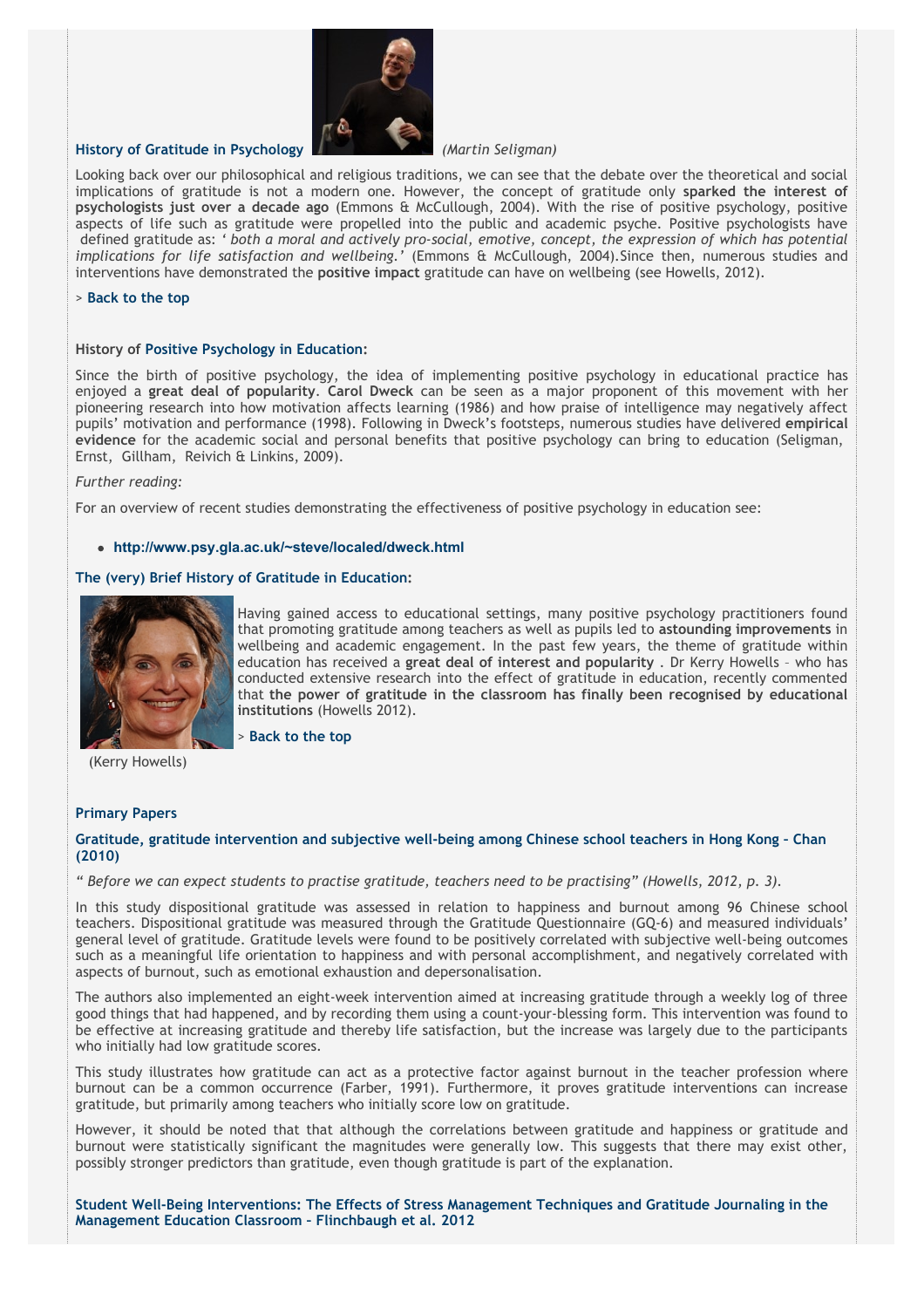Higher education can be a stressful and emotionally draining experience. This study examined the impact of gratitude journals, stress reduction techniques, or a combination of the two on classroom stress levels, the experience of meaning and engagement in the classroom and life satisfaction.

The gratitude intervention consisted of a weekly gratitude journal over the 12 week long semester. Each week each student listed five things they were grateful for in their lives. The stress management group was taught a new stress reduction technique every three weeks that they engaged in at the beginning of every class (e.g. deep breathing or positive self-talk). The combined group received both interventions while a control group received neither.

Two of the dependent variables showed significant treatment effects, namely class meaningfulness and class engagement. The gratitude intervention was better than the stress reduction techniques, but the greatest pre-post-test improvement was found in the combined gratitude intervention and stress technique group.

Surprisingly the interventions did not significantly reduce classroom-specific stress or increase life satisfaction. Other studies have found gratitude interventions to increase life satisfaction in (e.g. Chang, 2010) and stress reduction techniques have previously proven effective at reducing stress among students (e.g. Charlesworth, Murphy and Buetler, 1981). However, the current experiment started at the beginning of the first semester of the academic year and finished at the end of the first semester. The authors therefore suggest that the timing of the experiment may not have been the best as the workload usually increases as the academic year progresses.

Despite this limitation this study suggests that gratitude journaling can help students recognize and clarify what is important in their life and increase the feeling of class meaningfulness and class engagement. This is important as previous research has found that meaningfulness is one of the primary psychological states responsible for people engaging in their work (May et al., 2004). However, it appears that the intervention works best in combination with other interventions aimed at lowering negative stress.

#### > **[Back to the top](http://fims.moodle.gla.ac.uk/mod/ouwiki/view.php?id=22976&group=450#Cont)**

## **Pupils and Gratitude**



#### **The Effect of Gratitude on Pupils**

It is well known that a little thanks, praise and encouragement can go a long way and make a huge difference in a child's motivation and performance. This is especially true in the school environment where children have to overcome problems and difficulties with their work and social relationships on a regular basis.

Many studies have shown that the implication of Gratitude exercises, such as Gratitude Diaries (Flinchbaugh et al. 2011), and making children aware of the effect of their own gratitude on their performance and that of others as well as the gratitude they receive from their teachers, peers and parents and the effect that that has on their performance. This has been shown to build resilience (Seligman et al. 2009, Parks, 2011, Kristjansson et al. 2012, Maybury 2012), confidence (Howells, 2004, Seligman et al 2009, Flinchbaugh et al. 2011, Kristjansson et al. 2012) and improve academic performance (Seligman et al. 2009, Flinchbaugh et al. 2011, Froh & Bono 2011) and general satisfaction and motivation in school settings (Seligman et al. 2009, Mongrain et al. 2012, Kristjansson et al. 2012).

## **Howells, 2004**

Howells in 2004, carried out a study looking at students in college courses that had the freedom to choose to apply a number of different learning strategies to their course work. He found that they chose to apply gratitude as they said that it had the most dramatic effects on their ability to study, but also on their relationships and general wellbeing.

He reported that students experienced "enhancement of the academic thinking process and deeper understanding of concepts". They were able to be more engaged and less distracted during classes, had greater motivation and had developed improved learning strategies. Students applying the gratitude learning strategies also experienced an increase in their levels of confidence and a generally improved quality of life and sense of interconnectedness with others.

## **Reasons for these Effects – Changing Student's Thinking**

This is due to the fact that students feel more involved in the learning process and so can engage more and get more academic benefit from what the teacher says (Howells 2004, Flinchbaugh et al. 2011, Kristjansson et al. 2012).

It also changes the way students think in class discussions, for example, they give more carefully thought out answers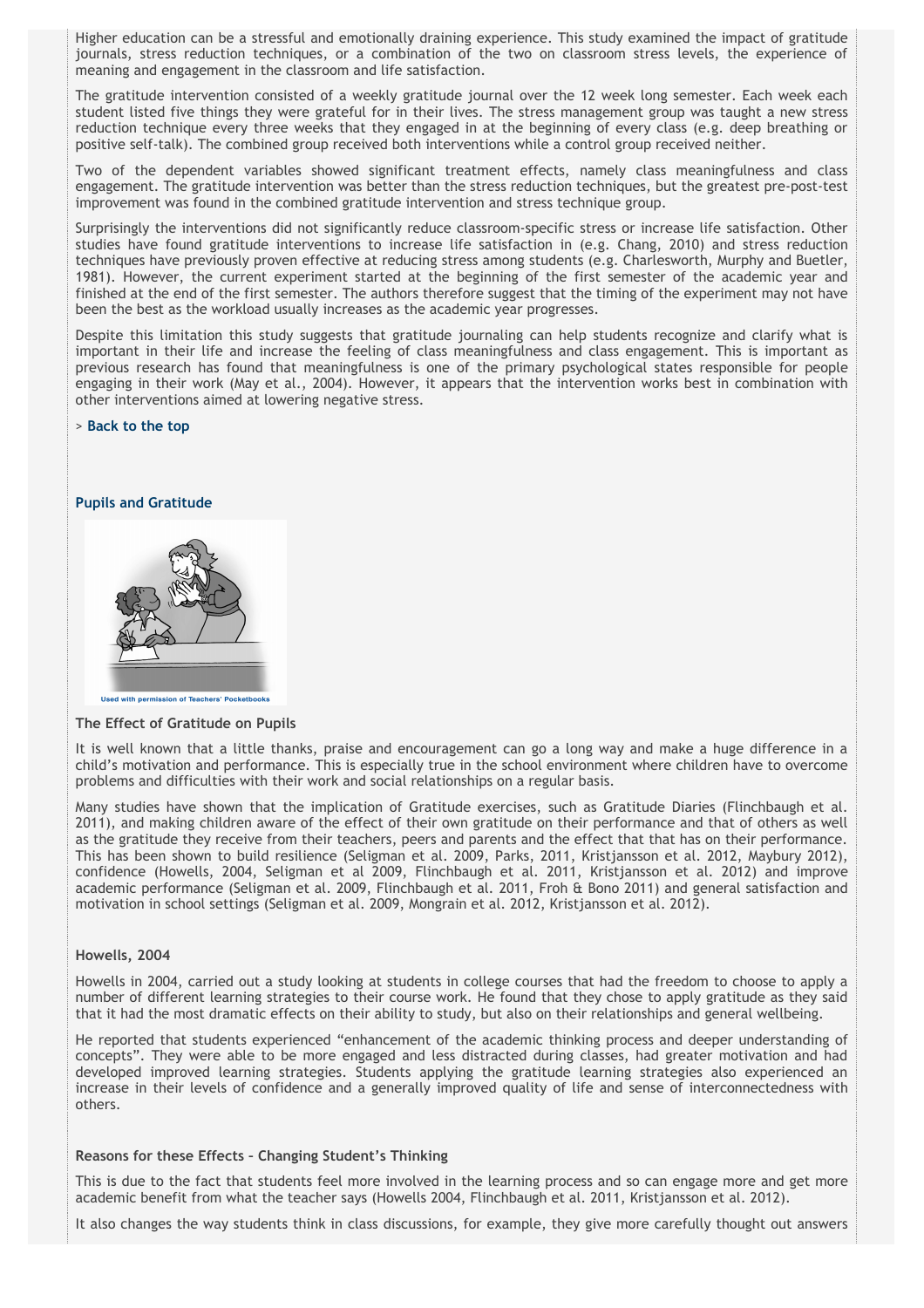which are more likely to benefit the class as a whole, as well as themselves (Howells 2004). This is because they have to think more deeply about the answer they give and formulate well structured and informed comments and questions instead of just speaking for the sake of it and to get better grades (Maybury, 2012, Seligman et al. 2009).



## **Changing Student's Attitudes**

Gratitude is the act of giving not receiving and the major attitude in education, as in many disciplines at the moment, is that of complaint, dissatisfaction and entitlement (Howells, 2004). The majority of students currently view their teachers as givers of knowledge and themselves as the receivers and this fosters a negative and resentful atmosphere in places of learning (Howells, 2004), which is especially noticeable as tuition fees rise (Howells, 2004). This does nothing but hinder learning, academic achievement and student's general well-being (Kristjansson et al. 2012). Howells, 2004, said "The lack of gratitude practised in the university context, be it on the part of teacher, student, dean, vice-chancellor, administrator, has the potential to undermine the cohesion that is so essential to the enrichment of a true community".

Seligman et al. 2009 state that a positive mood produces; broader attention (Fredrickson, 1998; Bolte et al., 2003; Fredrickson & Branigan, 2005; Rowe et al., 2007), more creative thinking (Isen et al., 1987; Estrada et al., 1994), and more holistic thinking (Isen et al., 1991; Kuhl, 1983, 2000), compared to a negative mood which produces; narrower attention (Bolte et al., 2003), more critical thinking and more analytic thinking (Kuhl, 1983, 2000). Both ways of thinking are important, but schools emphasise critical, rather than creative thinking and this negative attitude which is common in the classroom allows only critical thinking (Seligman et al. 2009).

Gratitude allows students to take another approach to their attitudes to learning and realise that they have a lot to be grateful for, improving the productivity of the learning environment (Seligman et al. 2009, Flinchbaugh et al 2011, Kristjansson et al. 2012) which had been proven to be related to better learning which is one of the traditional goals of education.

## **The Effect of Pupil's Gratitude on Themselves.**

Positive education and gratitude can be incorporated into normal everyday classes, for example, using character strengths and resilience in English to discuss the current text or changing the topics of student presentations from being about a time the students made a fool of themselves to a time you were valued by others instead, as in one study. This was found to fosters more positive aspects of the students personalities (Seligman et al. 2009) and resulted in the children producing the talks quicker and being more presenting them with higher levels of enthusiasm (Seligman et al. 2009).

Through gratitude exercises students identify their strengths and use these to help overcome their more problematic area (Seligman et al. 2009). This makes them feel better about the people they are working with and the work that they are doing, helping to develop better interpersonal relationships, networks of support and team working abilities (Flinchbaugh et al. 2011, Froh & Bono, 2011).

In another study discussed by Seligman et al. 2009, children identified what went well during the day, what had gone well the previous day in the morning before starting lessons or identified classmates that demonstrated the strength of the day, an example of indirect gratitude. This encouraged pupils to focus on the positives from the previous day and use these to work on the things that they find more difficult and starts the day with a better atmosphere and attitude, making the children more eager to learn and more enthusiastic (Kristjansson et al. 2012, Seligman et al. 2009).

## **Paying Gratitude Forward**

!

The effect of students focusing on their gratitude can also be translated through to younger pupils. Older students, that have been taught about gratitude and how to implement it into their target setting and the way they deal with feedback and criticism, can then pass on the skills and techniques they have learned to the younger years (http://www.youtube.com). This results in there being consecutive years that have developed more resilience, are more engaged, perform better and are happier in themselves, their schooling and their abilities.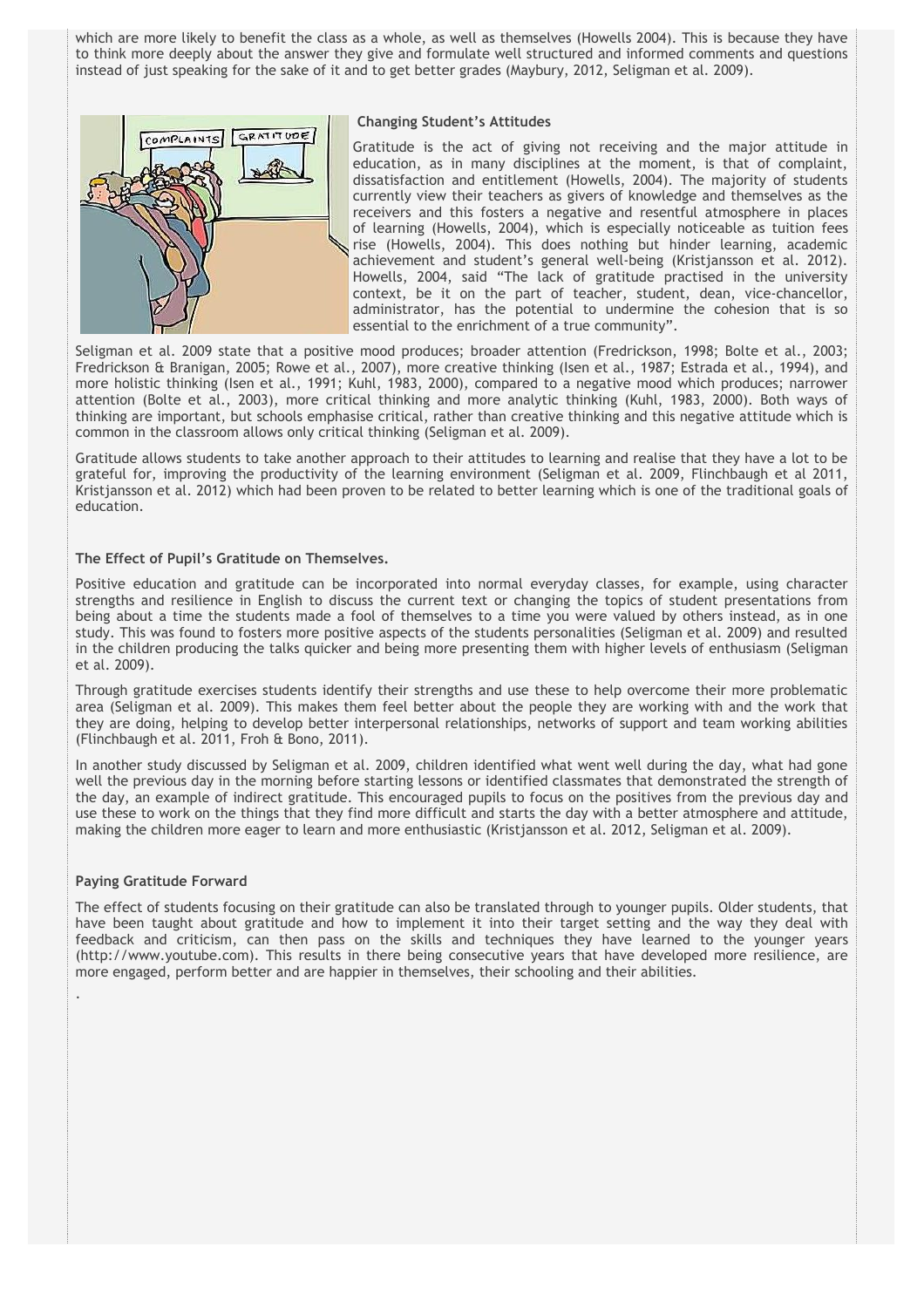> **[Back to the top](http://fims.moodle.gla.ac.uk/mod/ouwiki/view.php?id=22976&group=450#Cont)**

## **Critique of Gap Between Theory and Empirical Results**

There have been over 1000 articles submitted to peer reviewed journals in the past decade relating to well-being, gratitude, mental health attitudes and many other topics (Azar, 2011) this has led to a huge accumulation of both theory and empirical results. However sometimes they do not always match up as expected.

For example, Seligman et al (2009) theorised that well-being and gratitude should be taught in schools on grounds such as an antidote to depression. They later concluded that their Positive Psychology programme did not improve the outcomes measured, including students' reports of their depression and anxiety symptoms.

Seligman et al's (2009) findings are in themselves contradictory to Wood et al's (2008) study. Wood et al (2008) conducted a longitudinal study on first year undergraduate students. Gratitude was assessed at the start and ends of their first term, approximately 3 months apart. Their model in which gratitude led to well-being was supported, with people higher in gratitude becoming less stressed, less depressed, and having higher perceived social support at the end of the first term.

A separate study by Gillham et al (2011) highlighted that sometimes there is a gap between the theory and results within a single study. They theorised that certain characteristics would lead to greater well-being in adolescence. Their findings were: "Contrary to our theorised expectations, adolescents' strengths [including gratitude] did not reliably predict their reports of happiness. We believe this reflects a problem in measurement".

An example of theory and results completely contradicting each other would be the studies by Dahlsgaard (2005) and Peterson and Park (2006). Peterson and Park (2006) found that strengths shown by American adolescents including gratitude predicted higher grades at the end of the year. In contrast Dahlsgaard (2005) found that some middle school students with lower levels of gratitude produced the greatest improvements in life satisfaction and depression symptoms over a 1-year period.

## >**[Back to the top](http://fims.moodle.gla.ac.uk/mod/ouwiki/view.php?id=22976&group=450#Cont)**

## **Examples of Wild Empirical Claims**

Positive Psychology seems to be a hot-bed for unfounded claims. Everyone is an expert; just googling 'self-help' will give you an idea. Perhaps it is best said by Kashdan & Steger (2011): "It is hard to think of a precedent for the rapid assimilation of positive psychology into the mainstream imagination. Clearly, that is the mark of a powerful, or at least powerfully compelling, idea.". "However, not all efforts in the name of positive psychology have been sound. There is an enormous flood of 'aftermarket' positive psychology products out there, and more seem to be generated every month. Consumers can get their hands on 'positive' books, services, unlicensed life coaches, motivational CD programs, and even bracelets and rocks!". "There is probably little that true positive psychologists can do to defend the science from the more vulgar marketers, but the field should aggressively promote a clear vision of what science is, and what science is when it is applied to positive psychology"

Gratitude is no exception to this, especially in relation to educating this generation's children.

- Claims such as:
- "Gratitude is like a superpower" ( **http://blog.learninginafterschool.org/2013/01/the-power-of-gratitude.html** ).
- Gratitude has been said to make the brain up to 31% more productive (Achor, 2011).
- Being grateful can increase a child's life-meaningfulness and happiness by more than 15% (Bono, 2012; Froh et al 2008).

Even established psychologists such as Martin Seligman (et al, 2009) can make relatively unsubstantiated claims: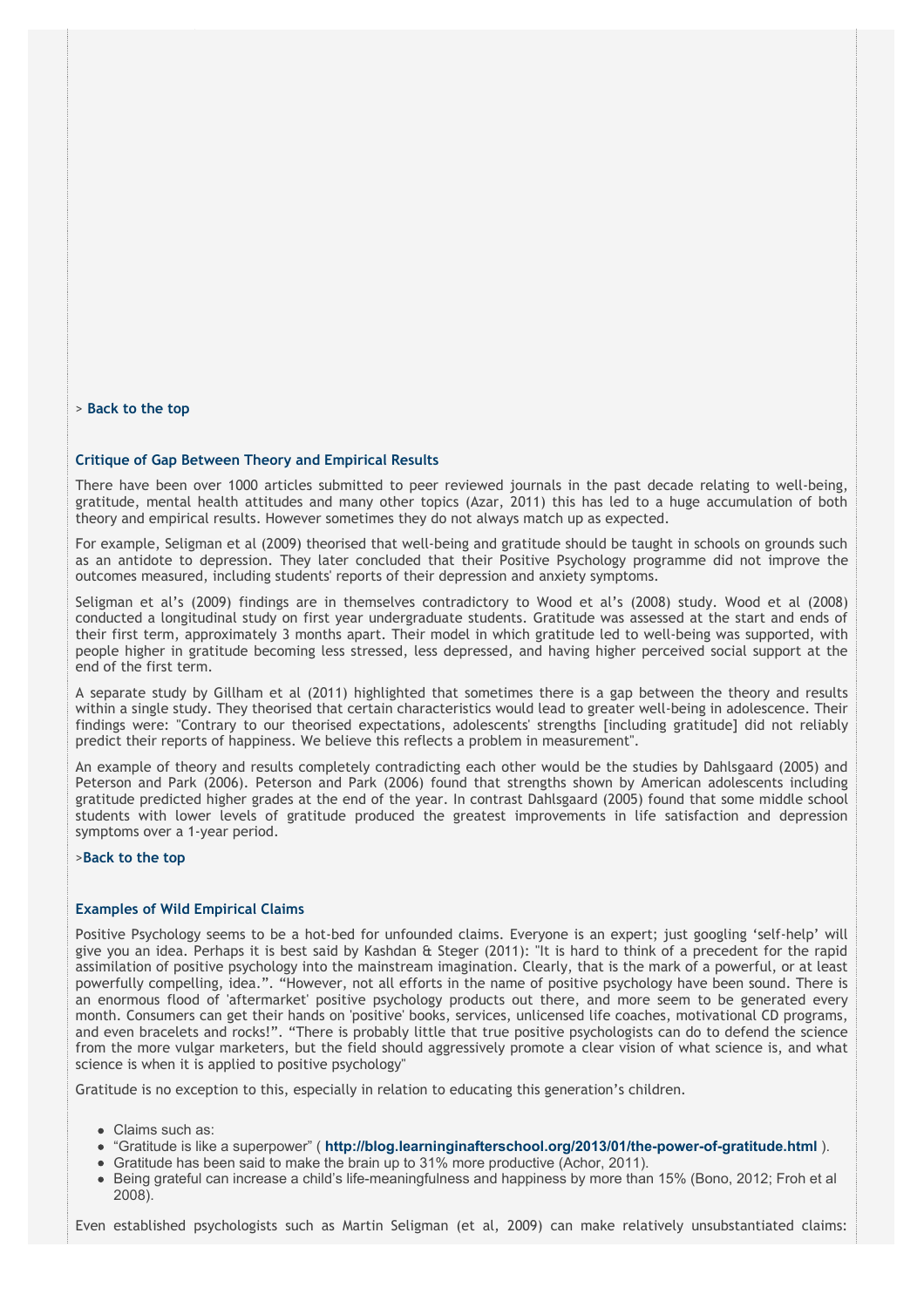"Positive education . . . will enable youth to perform better at school and to perform better later in the workplace". >**[Back to the top](http://fims.moodle.gla.ac.uk/mod/ouwiki/view.php?id=22976&group=450#Cont)**

#### **Clinical Applications of Gratitude in Education**

It has been proven in many different settings and capacities that gratitude and positive thinking can have many beneficial and positive clinical effects in both education and other aspects of life. Research has suggested that gratitude can counter-act regret (Roberts 2004); increase optimism (Emmons & Shelton 2002; Roberts 2004); make people less easily influenced by disappointment, regret, and frustration (Roberts 2004); increase health and wellbeing (McAdams and Bauer 2004; Watkins 2004; McCullough et al 2002; Emmons & McCullough 2003); improve mood (Watkins et al 2003); make people more satisfied with their life (Watkins 2004); build strength and resilience in people when dealing with problems and challenged in their daily lives (Emmons & Crumpler 2000; Emmons & Shelton 2002) and have a positive impact in the treatment of depression (Watkins 2004).

## **Motivation/Resilience**

Developing resilience in children and young people is one of the hottest new topics in education today, and motivating children to work hard and enjoy their work has always been a challenge for teachers (Seligman et al. 2009, Kristjansson et al. 2012). Recent research has suggested that using positive psychology techniques, especially those involving gratitude, have proven to be very effective in increasing children's motivation in school towards their work and the school environment in general as well as being a high influential factor in the development of resilience (Seligman et al. 2009, Kristjansson et al. 2012).

Howells, 2004 and Kristjansson et al. 2012, found that students who took part in a reflective writing exercise after taking part in gratitude projects reported that they were able to handle problems more easily, be more motivated, be more engaged, and have greater ability to manage their time and to withstand pressure.

## **Dweck & Mueller 1998**

In a study conducted by Dweck & Mueller 1998, they found that the praise a child receives after the completion of a task greatly affects the mindset they then continue in. They found that children who recieved positive feedback and constructive praise improved their scores on a set test by one point, while those that recieved negative feedback dropped one point in their score.

The praise that the children recieved was also found to improve their attitudes of wanting to persist with problems they encountered. It also improved their attitudes to work in general and determined whether they actively looked for further information which would help them solve these problems or information about how others had done it so that they could improve next time (Dweck & Mueller 1998, Flinchbaugh et al. 2012).

This has been shown to develop a children's resilience in academic situations and build upon their determination to try again after making mistakes (Maybury 2012, Parks, 2011).

This is perhaps especially important and influential in primary schools, as that is when the base level of a child's resilience is developed through trial and error based learning.

## **Educational Attainment and In-Class Performance**

Gratitude has also been linked to increases in educational attainment (Flinchbaugh et al. 2012, Kristjansson et al. 2012). It is thought that this is through children focusing on their character strengths (Mangrain et al. 2012, Seligman et al. 2009, https://www.viame.org), which in turn lead to an increase in their self awareness, emotional control, self efficacy, resilience, flexibility in working and accurate thinking skills and strategies for forming positive relationships (Maybury 2012).

This allows students to be exposed to their individual achievement, giving them insight into their own abilities making the lessons that they are taught much more meaningful to them (Seligman et al. 2009, https://www.viame.org).

#### **<https://www.viame.org/survey/Account/Register>**

## **Depression**

Depression is one a growing health issues in children and young people today, especially with increasing pressure for top rate academic performance (Seligman et al. 2009).

Around 20% of children and young people experience an episode of clinical depression by the end of high school (Lewinsohn et al., 1993)

Focusing on only our weaknesses leaves people frustrated and can lead to anger (Howells, 2004). This can result in people becoming both physically and psychologically drained, which in turn can lead to depression (http://www.authentichappiness).

Instead focusing on strengths and using them allows us to satisfy our natural urges and feel good about ourselves and so perform better as we will feel more positive and confident in our abilities which will allow us to overcome what we find more difficult (Flinchbaugh et al 2011, Seligman et al. 2009).

The high prevalence of depression among young people, the small rise in life satisfaction and the connection between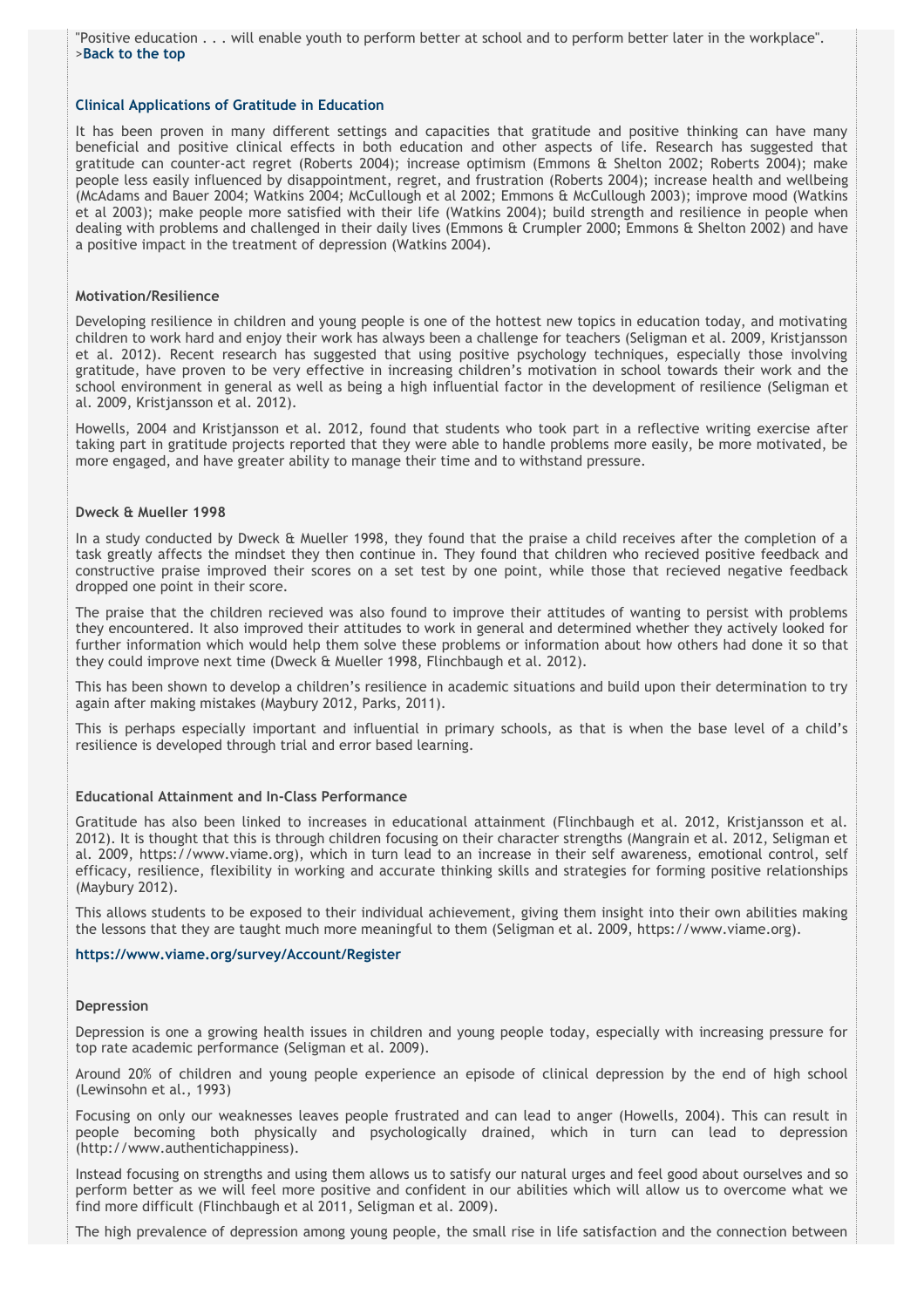learning and positive emotion all argue that the skills for happiness should be taught in school (Seligman et al. 2009). There is substantial evidence from well controlled studies that skills that increase resilience, positive emotion, engagement and meaning can be taught to school children (Seligman et al. 2009, Kristjansson et al 2012) and so will help to produce a more productive and beneficial atmosphere in schools and start to work towards decreasing the number of these children suffering form depression (Seligman et al. 2012, http://www.authentichappiness).

## **Curriculum for Excellence**

This new movement in education aims to ensure that all children and young people in Scotland develop the knowledge, skills and attributes they will need if they are to flourish in life, learning and work, now and in the future (http://www.educationscotland.gov.uk).

Important aspect of the Curriculum for excellence and Personal Learning Plans associated with it focus on an individual's strengths, using these to identify where more work is needed in a positive and motivational way, setting goals and targets decided upon by the child and which are attainable. It also allows the child to be in control of their own future which in turn this motivates them more (http://www.educationscotland.gov.uk).

This also encourages children to develop a love of learning, because what they are learning is more enjoyable for them and they are more invested in doing well as they have had a say in their goals and what they are learning.

Positive psychology and the effects of gratitude in education tick all the boxes of the Curriculum for Excellence, covering all four of the capacities. It encourages kids to take responsibility and control of their own learning, e.g. becoming "*Responsible citizens"* (http://www.educationscotland.gov.uk) and to become more involved in their education and to commit and contribute more to it as a result, e.g. becoming *"Effective contributors" (*http://www.educationscotland.gov.uk*).* It also leads on to them performing better in their academic work, e.g. becoming *"Successful learners"* (http://www.educationscotland.gov.uk) and finally and most importantly, developing more confidence in their academic ability, focusing on their strengths and using these to come up with new and innovative ideas about how to tackle the aspects of their work that they find more difficult. They are then able to translate this confidence into the rest of their lives, making them more competent and confident people in general, e.g. becoming *"Confident individuals"* (http://www.educationscotland.gov.uk).

This again reflects back onto the effect of gratitude and positive attitudes to education, making children more resilient to difficult situations and less susceptible to things like depression and bullying (Seligman et al. 2009, http://www.authentichappiness.sas).

The way that this makes people think differently about situations allows a movement away from people learning things solely to pass exams and because they have to and more towards people learning because it interests them and they get some enjoyment out of it. This encapsulates the ideas of the Curriculum for Excellence and builds upon them (http://www.educationscotland.gov.uk).

> **[Back to the top](http://fims.moodle.gla.ac.uk/mod/ouwiki/view.php?id=22976&group=450#Cont)**

## **Practical exercises**

## *Three Good Things*.

Write down three good things that happened each day for a week.

The three things can be relatively small in importance ('I answered a really hard question right in Language Arts today') or relatively large in importance ('The guy I've liked for months, asked me out!!!').

Next to each positive event listed write a reflection on one of the following questions: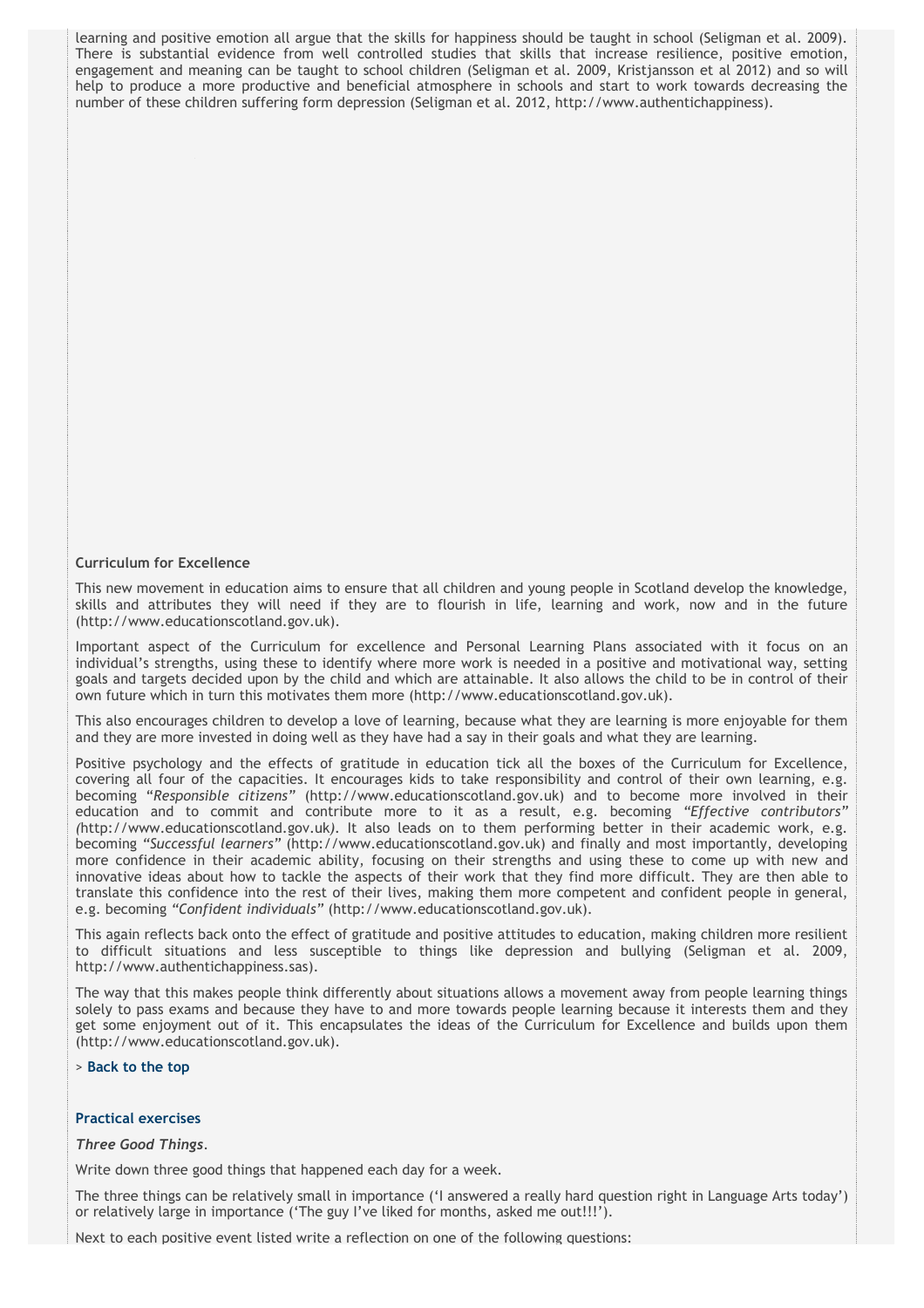- ? ' Why did this good thing happen?'
- ? ' What does this mean to you?'
- ? ' How can you increase the likelihood of having more of this good thing in the future?'

## *Using Signature Strengths in a New Way* .

People can get more satisfaction out of life if they learn to identify which character strengths they possess in abundance and then use them as much as possible in educational settings, in hobbies or with friends and family.

Take the VIA Signature Strengths test for children ( **[www.authentichappiness.org](http://www.authentichappiness.org/)** , **<http://www.viacharacter.org/www/>**) and focus on identify characters strengths in yourselves and others, using strengths to overcome challenges, and applying strengths in new ways.

## *Gratitude Streams*

Objective: To practice an easy way to stay grateful all day long

*The world is so full of a number of things,*

*I'm sure we should all be as happy as kings.*

- Robert Louis Stevenson

Share something you are grateful for, either by writing it down or telling someone, from the past 24 hours.

*You dont have to say, "I'm grateful for…" at the beginning of the gratitude. That's assumed.*

Then write down or discuss with the person that you tell

? How did that feel?

? When are five times during a normal week that you could use the Gratitude Stream to feel better?

*The Gratitude Drill –* best done with school children

Objective: To improve in the skill of finding things to be grateful for everywhere we look

*You've never met an ungrateful person who was happy,*

*nor have you ever met a grateful person who was unhappy.*

- Zig Ziglar

This is best done in groups of 3 or more

One person starts by saying one thing they're grateful for. Then the person to their left will share a different thing they're grateful for in three seconds or less (this can be increased if they find it too difficult).

If they can't think of one in that time OR if they repeat one that's been said, then they'll have to sit down. If someone says, `My family,' it is still all right for someone else to say, `My little brother.'

After discuss in the group

Is it possible to run out of things to be grateful for?

? How does it feel when we focus on things we're thankful for?

*The Best Thing About… -* again best done in a class, but could be modified to do individually.

Supplies Needed: One copy of Worksheet #14A

Objective: To help students practice focusing on what they are grateful for

*Let's be grateful for those who give us happiness;*

*they are the gardeners who make our soul bloom.*

- Marcel Proust

There's always something to complain about and something to be grateful for!

Split the class into two teams and read a list of things or people's names (like, "Oprah") out loud.

Each person has to say one good quality or thing they appreciate about that person or thing within three seconds. If they are successful, the team gets a point. If they are not, the team has to pass and the other team gets to answer about that same person or item.

If the answer seems even a little bit sarcastic or insincere, the team will have to pass.

Students have three seconds to complete the phrase, "The best thing about \_\_\_ is." Repeats or mimicking of a previous answer will cause them to lose their turn!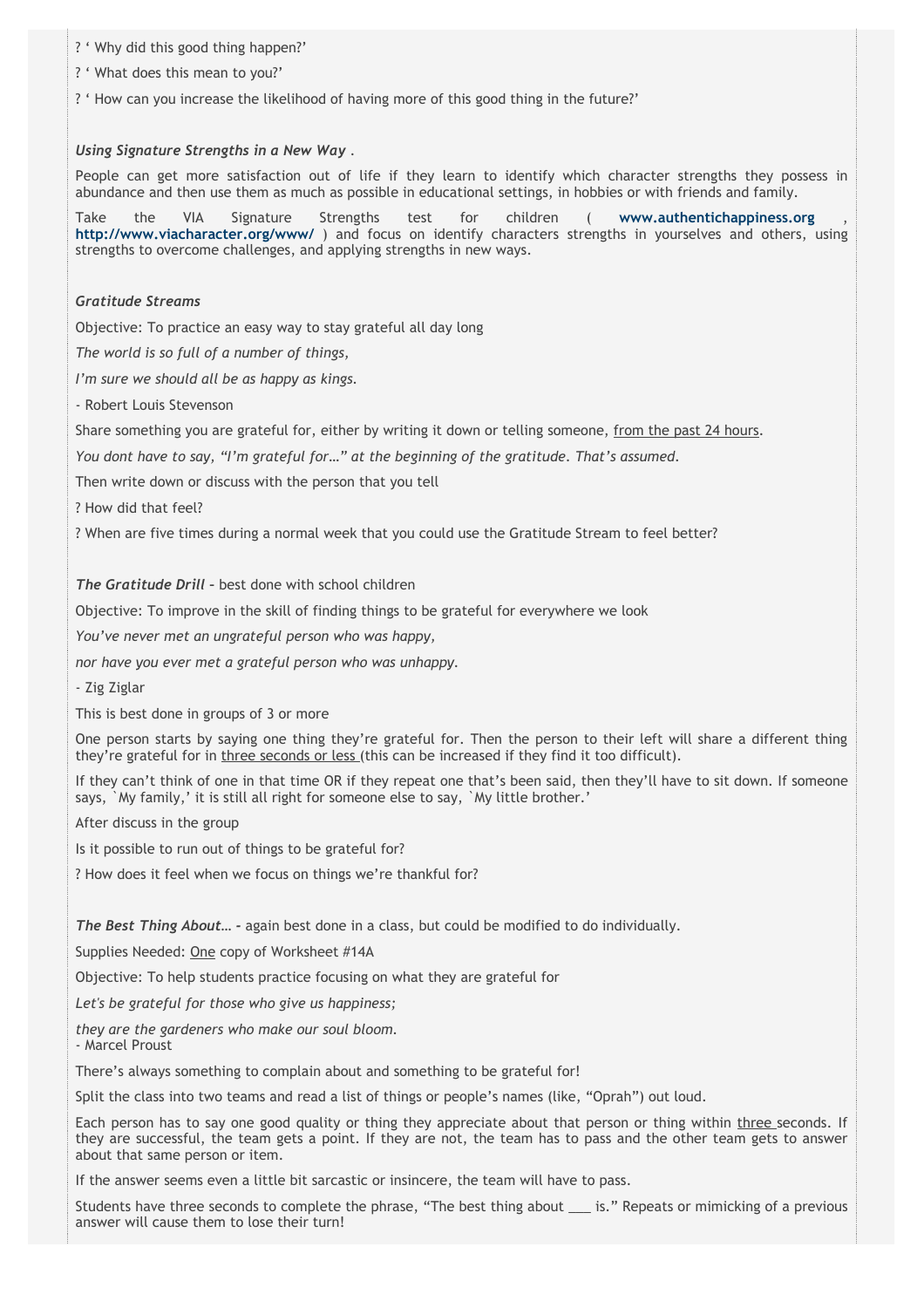- 1. Our country
- 2. Our planet
- 3. Dogs
- 4. Birds
- 5. Rainy days 6. Shopping Malls
- 7. Parents
- 8. My body
- 9. My book bag
- 9. Ivit No. 1<br>10. Television
- 11. My name
- **12. Cars** 
	- 13. This classroom 14. My hands
		- 15. This school
		- 16. This town/city
		- 17. My neighborhood
		- 18. Kleenex
		- 19. Music
		- 20. Movies
		- 21. My brain
		- 22. The President
- 23. Computer
- 24. Cell Phones
- 25. Mondays
- 26. Sundays
- 27. Today
- 28. Right Now
- 29. Boys
- 30. Girls
- 31. Teachers
- 32. Sisters and Brothers
- 33. Paper Clips 34. Rubber Bands

**Gratitude Survey**

**[http://www.authentichappiness.sas.upenn.edu/Tests/SameAnswers\\_t.aspx?id=298](http://www.authentichappiness.sas.upenn.edu/Tests/SameAnswers_t.aspx?id=298) Links to Videos Associated Gratitude, Positive Psychology and Education**

- **1. [http://www.ted.com/talks/shawn\\_achor\\_the\\_happy\\_secret\\_to\\_better\\_work.htm](http://www.ted.com/talks/shawn_achor_the_happy_secret_to_better_work.htm)**
- **2.**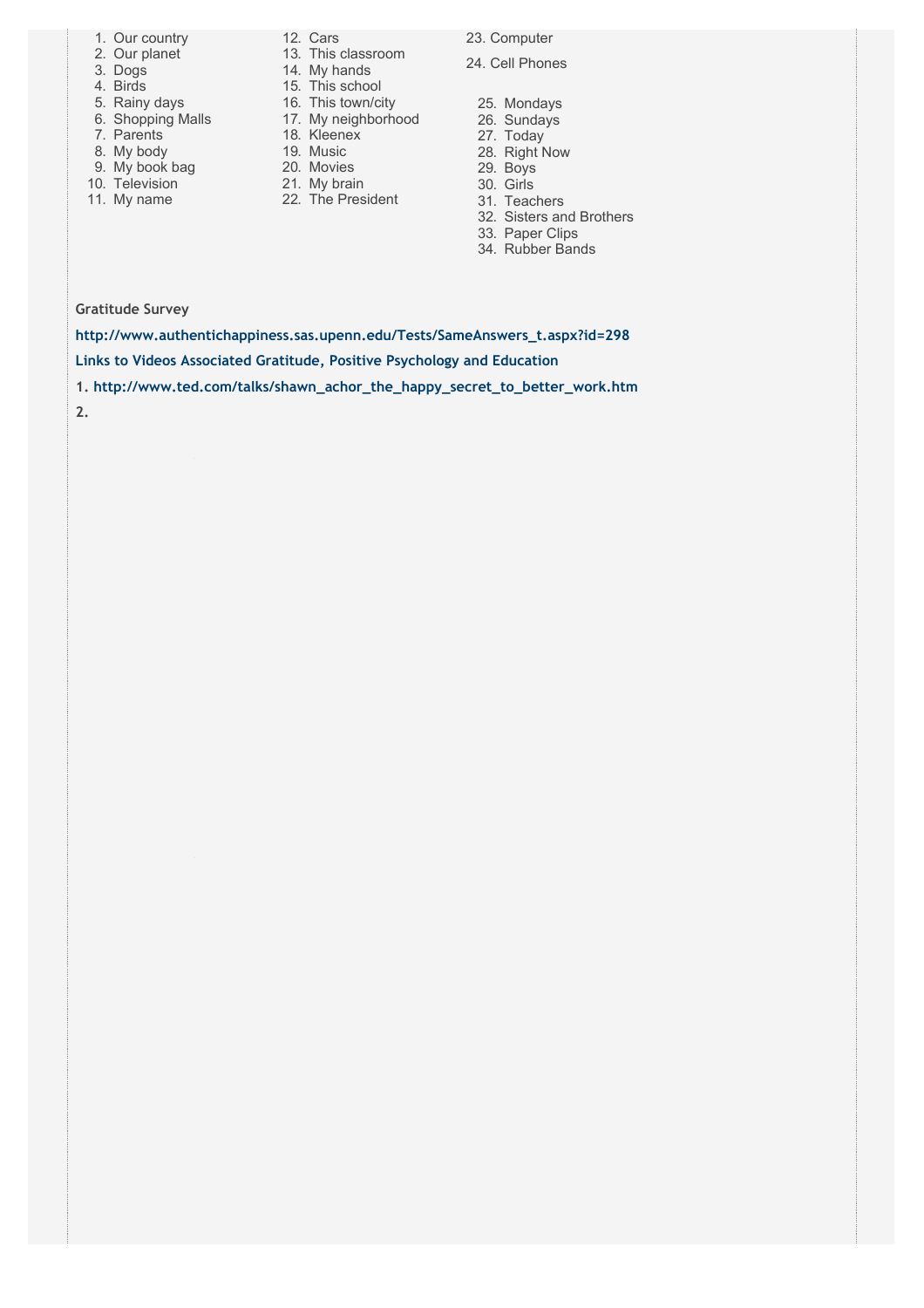## **List of references**

**Primary**

Achor, S. (2011). *The happiness advantage: The seven principles of positive psychology that fuel success and performance at work*. Virgin Digital.

Azar, B. (2011). Positive psychology advances, with growing pains. *Monitor on Psychology*, 42(4), 32–36.

**Chang, D.W. (2010). Gratitude, gratitude intervention and subjective well-being among Chinese school teachers in Hong Kong, Educational Psychology: An International Journal of Experimental Educational Psychology, 30, 2,139- 153**

Charlesworth, E., Murphy, S., & Buetler, L. (1981). Stress management for student nurses,*Journal of Clinical Psychology, 37,* 284-290.

Cohen, A. B. (2006). On gratitude. *Social Justice Research*, *19*(2), 254-276. Dahlsgaard, K. K. (2005). Is virtue more than its own reward? Character strengths and their relation to well-being in a prospective longitudinal study of middle school-aged adolescents. *Unpublished Dissertation* .

Dweck, C. S. (1986). Motivational processes affecting learning. *American psychologist*, *41*(10), 1040. Dweck, C.S & Mueller, C.S., 1998, Praise for intelligence can undermine children's motivation and performance, *Journal of Personality and Social Psychology,* vol. 75(1), pp. 3-52.

Dumas, J. E., Johnson, M., & Lynch, A. M. (2002). Likableness, familiarity, and frequency of 844 person-descriptive words. *Personality and individual differences*, *32*(3), 523-531.

Emmons, R. A., & Crumpler, C. A. (2000). Gratitude as a human strength: Appraising the evidence. *Journal of Social and Clinical Psychology*, *19*(1), 56-69.

Emmons, R. A., & Shelton, C. M. (2002). Gratitude and the science of positive psychology. In C. R. Snyder & S. J. Lopez (Eds.), Handbook of positive psychology. New York: Oxford University Press.

Emmons, R. A., McCullough, M. E., & Tsang, J. A. (2003). The assessment of gratitude.

Emmons, R. A., & McCullough, M. E. (Eds.). (2004). *The psychology of gratitude*. Oxford University Press, USA. Farber, B.A. (1991). Crisis in education: Stress and burnout in the American teacher, Jossey-Bass, San Francisco.

Froh, J. J., Sefick, W. J., & Emmons, R. A. (2008). Counting blessings in early adolescents: An experimental study of gratitude and subjective well-being. *Journal of School Psychology*, 46(2), 213-233.

Froh, J.J. & Bono, G., 2011, Gratitude in Adolescence: An Understudied Virtue,

**Flinchbaugh, C.L., Moore, G., Chang, Y.K. & May, D.R., 2012, Student Well-Being Interventions: The Effects of Stress Management Techniques and Gratitude Journaling in the management Education Classroom, Journal of Management Education, Vol. 36 (2), pp. 191-219.**

Fredrickson, B.L. & Branigan, C. (2005). Positive emotions broaden the scope of attention and thought-action repertoires. *Cognition & Emotion, 19,* 313–332.

Gillham, J., Adams-Deutsch, Z., Werner, J., Reivich, K., Coulter-Heindl, V., Linkins, M. & Seligman, M. E. (2011). Character strengths predict subjective well-being during adolescence. *The Journal of Positive Psychology*, 6(1), 31-44.

Gilmam, R., Huebner, E.S., and Furlong, M.J. (2009). *Handbook of Positive Psychology in Schools.* Routledge. New York.

Howells, K., 2007, Practicing Gratitude to Enhance Learning and Teaching, *Education Connect; Occasional Papers about Social and Emotional Wellbeing in Education*, No. 8, pp. 12 – 14

Howells, K., 2004, The role of Gratitude in Higher Education. *Research and Development in Higher Education.*

Howells, K. M. (2012). Gratitude in education: A radical view.

Kristjansson, K., 2012, Positive Psychology and Positive Education: Old wine in New Bottles?, *Education Psychologist,* Vol. 47 (2), pp. 86-105

Lewinsohn, P.M., Rohde, P., Seeley, J.R. & Fischer, S.A. (1993) Age-cohort changes in the lifetime occurrence of depression and other mental disorders. *Journal of Abnormal Psychology, 102,* 110–120.

May, D. R., Gilson, R. L., and Harter, L. M. (2004). The psychological conditions of meaningfulness, safety and availability and the engagement of the human spirit at work,*Journal of Occupational and Organizational Psychology, 77,* 11-37.

Maybury, K.K., 2013, The Influence of a Positive Psychology Course in Student Well-Being, *Teaching of Psychology,* Vol. 40 (1), pp. 62-65

McCullough, M. E., Kilpatrick, S. D., Emmons, R. A., and Larson, D. B. (2001). Is gratitude a moral affect? *Psychological Bulletin, 127, 249-266.* 

Mongrain, M. & Anselmo-Matthews, T., 2012, Do Positive Psychology Exercises Work? A Replication of Seligman et al.,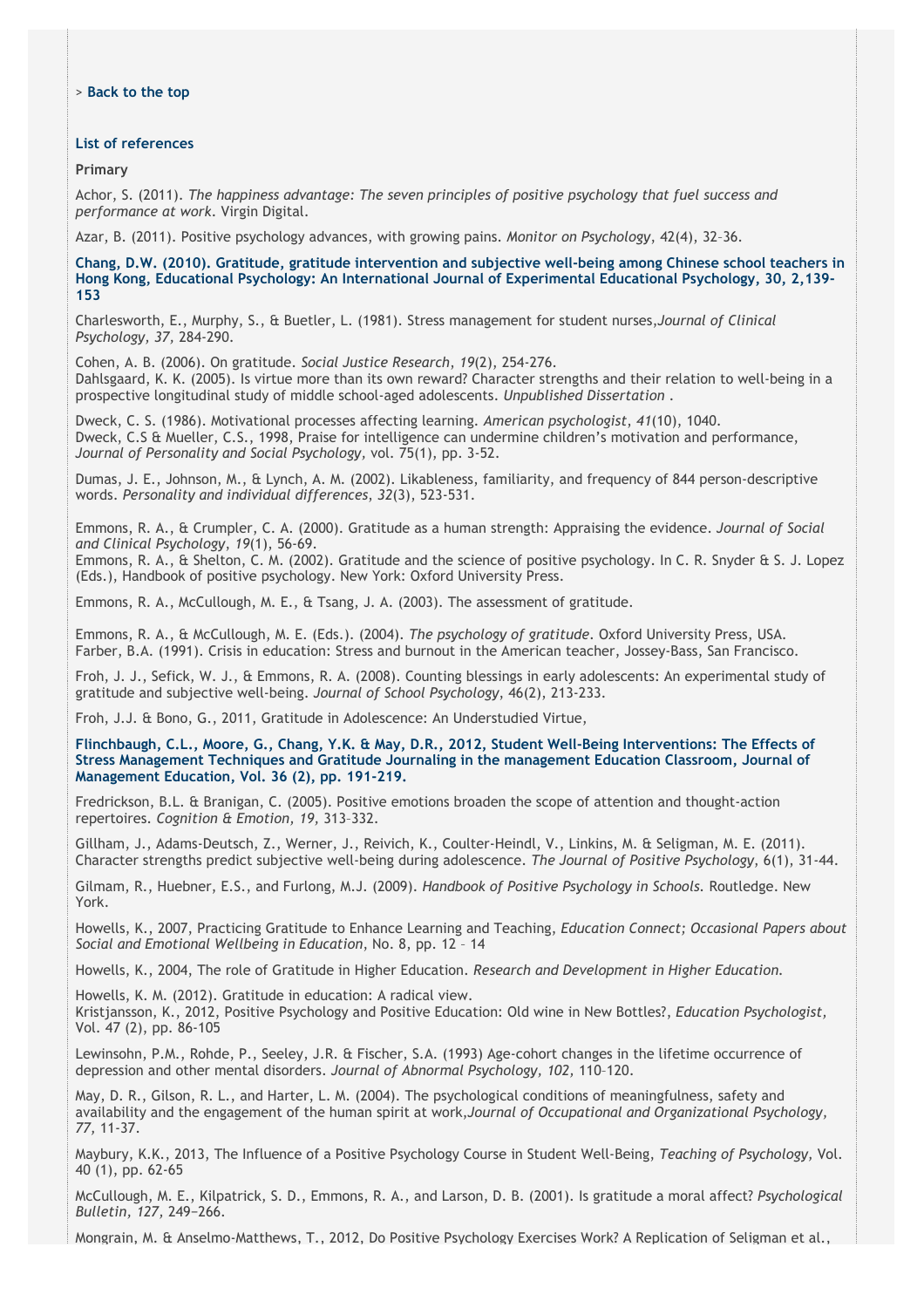*Journal of Clinical Psychology,* Vol. 68 (4), pp. 382 – 389.

Park, N., and Peterson, C. (2003). Early Intervention from the Perspective of Positive Psychology. *Prevention & Treatment, 6,* 85-92.

Park, N., and Peterson, C. (2006). Moral competence and character strengths among adolescents: The development and validation of the Values in Action Inventory of Strengths for Youth. *Journal of Adolescence,* 29(6), 891-909.

Park, N. (2003). Building well-ness to prevent depression. *Prevention and Treatment 6:*(Article 16).

Parks, A.C., 2011, The state of positive psychology in higher education: Introduction to the special issue, *The Journal of Positive Psychology: Dedication to furthering research and promoting good practice*, Vol. 6(6), pp.429 – 431

Roberts, L. M. (2006). Shifting the lens on organizational life: The added value of positive scholarship. Academy of Management Review, 31, 292-305.

Seligman, M.E.P., Ernst, R., Gillham, J., Reivich, K. & Linkins, M., 2009, Positive education: positive psychology and classroom interventions, *Oxford Review of Education,* vol 53 (3), pp. 293 – 311.

Wood, A. M., Maltby, J., Gillett, R., Linley, P. A., & Joseph, S. (2008). The role of gratitude in the development of social support, stress, and depression: Two longitudinal studies. *Journal of Research in Personality*, 42(4), 854-871.

**<http://www.authentichappiness.sas.upenn.edu/Default.aspx> [http://www.educationscotland.gov.uk/thecurriculum/whatiscurriculumforexcellence/thepurposeofthecurriculum/index.as](http://www.educationscotland.gov.uk/thecurriculum/whatiscurriculumforexcellence/thepurposeofthecurriculum/index.asp)p**

**<http://www.growthegratitude.com/gratactivities.htm>**

**<http://www.viacharacter.org/www/>**

**<http://blog.learninginafterschool.org/2013/01/the-power-of-gratitude.html>**

**<http://consumer.healthday.com/Article.asp?AID=667290>** - (Bono, G. 2012)

**Secondary**

Bolte, A., Goschke, T. & Kuhl, J. (2003) Emotion and intuition: effects of positive and negative mood on implicit judgments of semantic coherence, *Psychological Science,* 14, 416–421.

Emmons, R. & Crumpler, C. (2000). Gratitude as a human strength: Appraising the evidence. Journal of Social and Clinical Psychology, Vol. 19. No. 1 pp 56-70.

Emmons, R. & McCullough, M. (2003). Counting blessings versus burdens: An experimental investigation of gratitude and subjective well-being in daily life. Journal of Personality and Social Psychology. Vol. 84. No. 2 pp 377-389.

Estrada, C.A., Isen, A.M. & Young, M.J. (1994) Positive affect improves creative problem solving and influences reported source of practice satisfaction in physicians, *Motivation and Emotion,* 18, 285–299.

Fitzgerald, P. (1998). Gratitude and justice, Ethics, Vol. 109, No. 1 pp 119-153.

Fredrickson, B.L. (1998) What good are positive emotions? *Review of General Psychiatry,* 2, 300–319.

Isen, A.M., Daubman, K.A. & Nowicki, G.P. (1987) Positive affect facilitates creative problem solving, *Journal of Personality and Social Psychology,* 52, 1122–1131.

Isen, A.M., Rosenzweig, A.S. & Young, M.J. (1991) The influence of positive affect on clinical problem solving, *Medical Decision Making,* 11, 221–227.